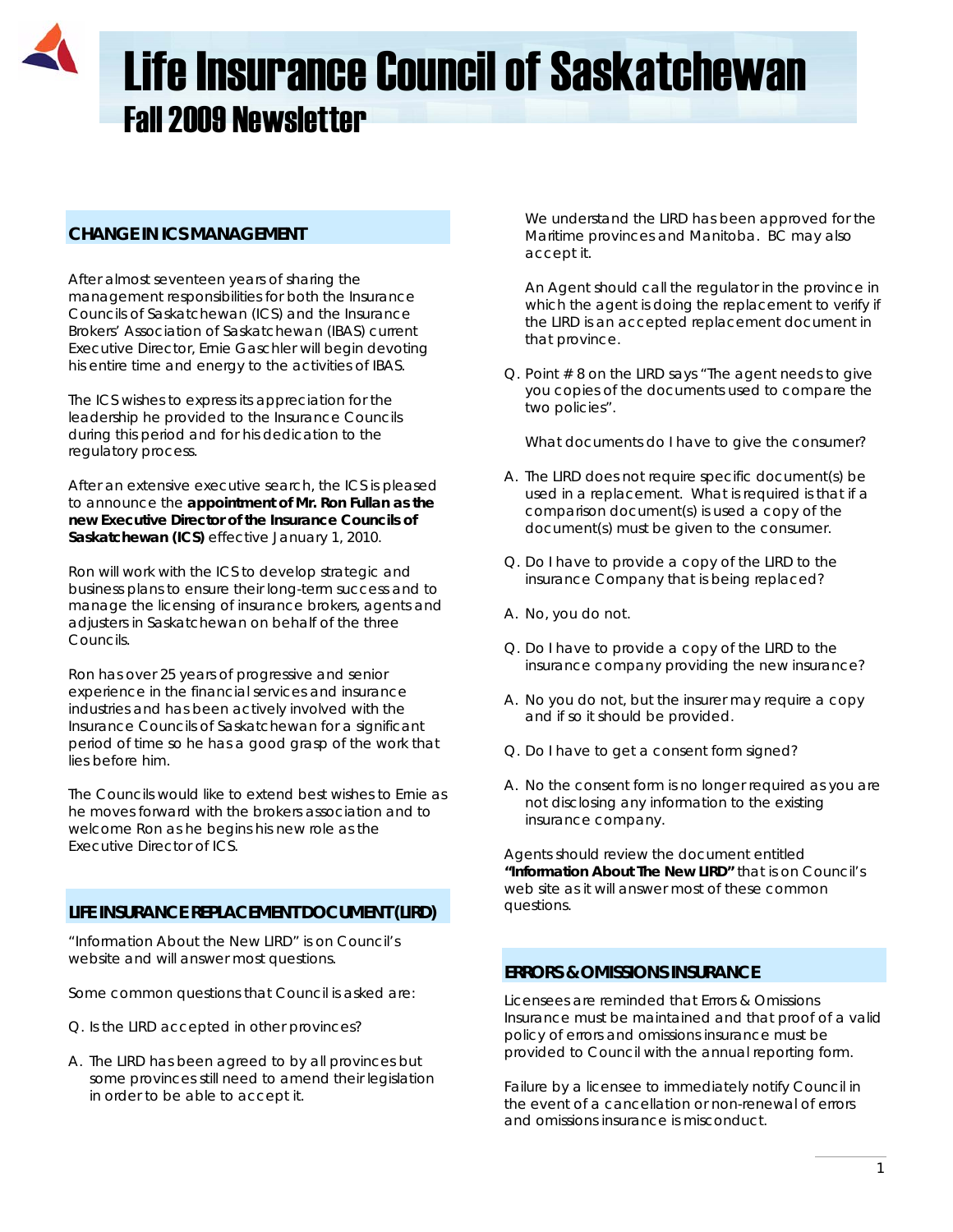

A lapse in Errors & Omissions coverage may be grounds for disciplinary action against the licensee.

# **CONTINUING EDUCATION REQUIREMENTS**

Licensees are reminded they must obtain continuing education credit hours that meet the Life Council Bylaws definition of continuing education:

- (1) Continuing education for a Life and/or Accident and Sickness licensee must be directly related to life and accident sickness insurance products or services, or the management of a financial services business.
- (2) Courses, programs or meetings related to sales production, promotion, motivation or computer training *do not qualify for credit hours*.

Courses approved in other provinces and taken by resident licensees may not necessarily qualify in Saskatchewan if it doesn't meet Council's continuing education definition.

# **LICENCE FEE INCREASE**

As a result of the decision to restructure management and to acquire additional office space, the ICS will increase the licence fee by \$20 in 2010 instead of the \$10 originally contemplated.

# **ANNUAL REPORTING FORMS**

The annual reporting forms are now being sent by email to the email address licensees provided on previous annual reporting forms.

If the annual reporting forms are returned to Council because of email security reasons or invalid email addresses, the forms will be mailed.

If you wish to add Council staff as acceptable email recipients, please contact our office at info@skcouncil.sk.ca to obtain a listing of Council staff and their email addresses.

# **COMMUNICATION BY EMAIL**

The Life Insurance Council of Saskatchewan has begun sending annual reporting forms, newsletters and other licence notices by email rather than Canada Post.

Licensees will be provided notice and directed to a link on the Council website. Those licensees who do not

have email addresses will continue to receive service by mail or fax.

If you have not identified an email address or not provided council with your current email address, please do so by emailing your updated email address to info@skcouncil.sk.ca.

# **NON-ACCREDITED COURSE PROVIDERS**

Courses offered by non-accredited course providers must be submitted and approved by the ICS before continuing education hours can be granted to the licensee.

Effective September 1, 2009 the approval of courses submitted by a non-accredited course provider will be subject to a \$40 per course fee.

### **COUNCIL WEBSITE**

The Council website provides a licence search function for industry and public use.

The site can be used to confirm the status of a licence or to determine if the licence has been renewed.

The bylaws, schedules, licence forms and other information are also available.

Visit www.skcouncil.sk.ca.

## **COUNCIL BULLETINS**

Licensees may access all Council bulletins from the main page of the Council website.

Past issues of all bulletins are also available on the website.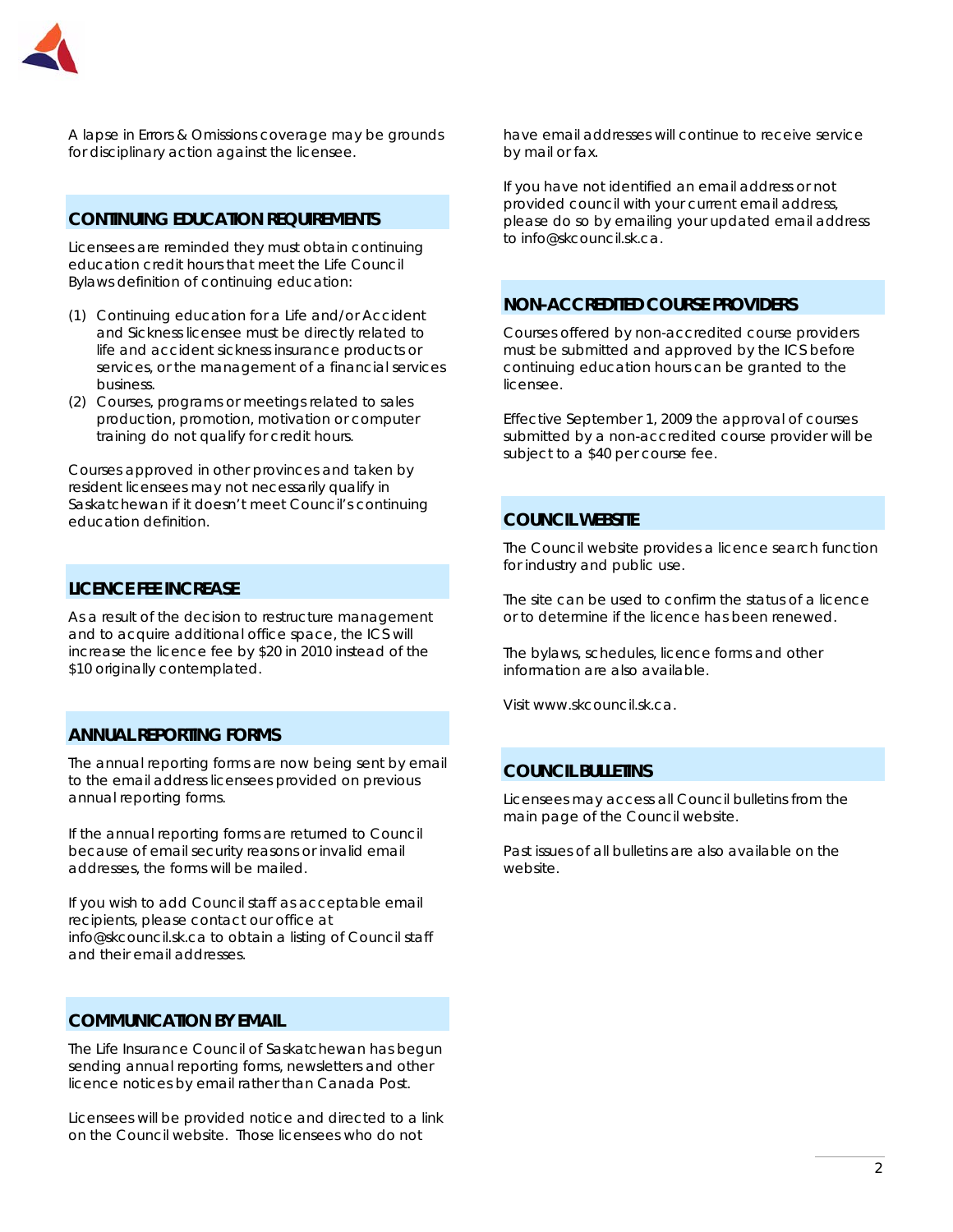

# **DISCIPLINARY SECTION**

Please note this particular link provides information on *Council's Disciplinary Decisions* from June 2006 to present. For information regarding disciplinary decisions made prior to June 2006, please refer to the previously published Council Bulletins posted on the website under *Bulletins*.

Any licensee who uses disciplinary decisions to discredit another licensee or any other person may be guilty of misconduct.

**Bradley Gerald Kinchen** (Kinchen) a hail agent sponsored by Wray Agencies Ltd. was found to have contravened three sections of The Hail Insurance Council Bylaws.

A Discipline Committee of the Hail Insurance Council on May 19, 2009 determined the following:

1. That contrary to Bylaw 8, Section 1, subsection (a), Kinchen failed to act in the best interests of DL and/or Wray Agencies Ltd. and/or Palliser Insurance Company Limited when:

On July 11, 2008 Kinchen took an application for hail insurance from DL and received payment from DL in the amount of \$580. Kinchen did not submit the application or payment for the insurance to Wray Agencies Ltd.

DL trusted Kinchen to place the hail insurance for which he had applied and paid for. Even when DL contacted Kinchen he still took no action to correct a problem that he had to know existed. This is a most fundamental breach of the duty owed to a consumer by an agent.

When a licensee violates the trust of a consumer all licensees are, to a degree, tarnished.

2. That contrary to Bylaw 8, Section 2, subsection (k), Kinchen failed to carry out the lawful instructions of DL when:

Kinchen was contacted by DL on or about August 1, 2008 and asked why he had not received his hail insurance policy Kinchen told him he would look after it but Kinchen never did.

The evidence shows Kinchen failed to place the application with Wray Agencies Ltd. and/or Palliser Insurance Company. When DL made him aware of what may have been an omission on Kinchen's part, Kinchen did nothing to correct the problem. Kinchen's inaction forced DL to seek outside

assistance to confirm he had insurance coverage in place. Kinchen failed to carry out DL's lawful direction.

3. That contrary to Bylaw 8, Section 2, subsection (b), Kinchen demonstrated an unsuitability and untrustworthiness to act as a licensee when:

Kinchen failed to pay to Wray Agencies Ltd. the premium Kinchen received from DL in the amount of \$580. The premium was paid to Kinchen in trust and he was obligated to pay the premium over to Wray Agencies Ltd.

The intentions of Kinchen at the time he took the application and premium payment can not be known with any degree of certainty, however, what is known is that when he was contacted by DL he promised to take care of it but never did. This is a demonstrated unsuitability and untrustworthiness to act as a licensee.

The Discipline Committee ordered that for each contravention of Council Bylaws the following concurrent penalties were to be imposed upon Kinchen;

- 1. Kinchen's licence be cancelled;
- 2. Kinchen pay hearing costs in the amount of \$950;
- 3. Kinchen pay investigation costs in the amount of \$2,420; and
- 4. Kinchen pay a fine of \$500.

**Gregory Kenning Schierbeck** sponsored by Sun life Assurance Company of Canada entered into a Consensual Agreement and Undertaking with the Life Insurance Council wherein he agreed that:

He contravened Section 416 of *The Saskatchewan Insurance Act* (The Act) and Council Bylaw 8, Section 2, (g), when:

- 1. He did, between October, 2006 and September, 2007, sell five (5) life insurance policies to four (4) Saskatchewan residents ;
- 2. The five (5) life policies were issued by Sun Life Assurance Company of Canada (Sun life); and
- 3. At all relevant dates he did not hold an existing insurance licence under The Act that would permit him to act as a life insurance agent in Saskatchewan. And further agreed: